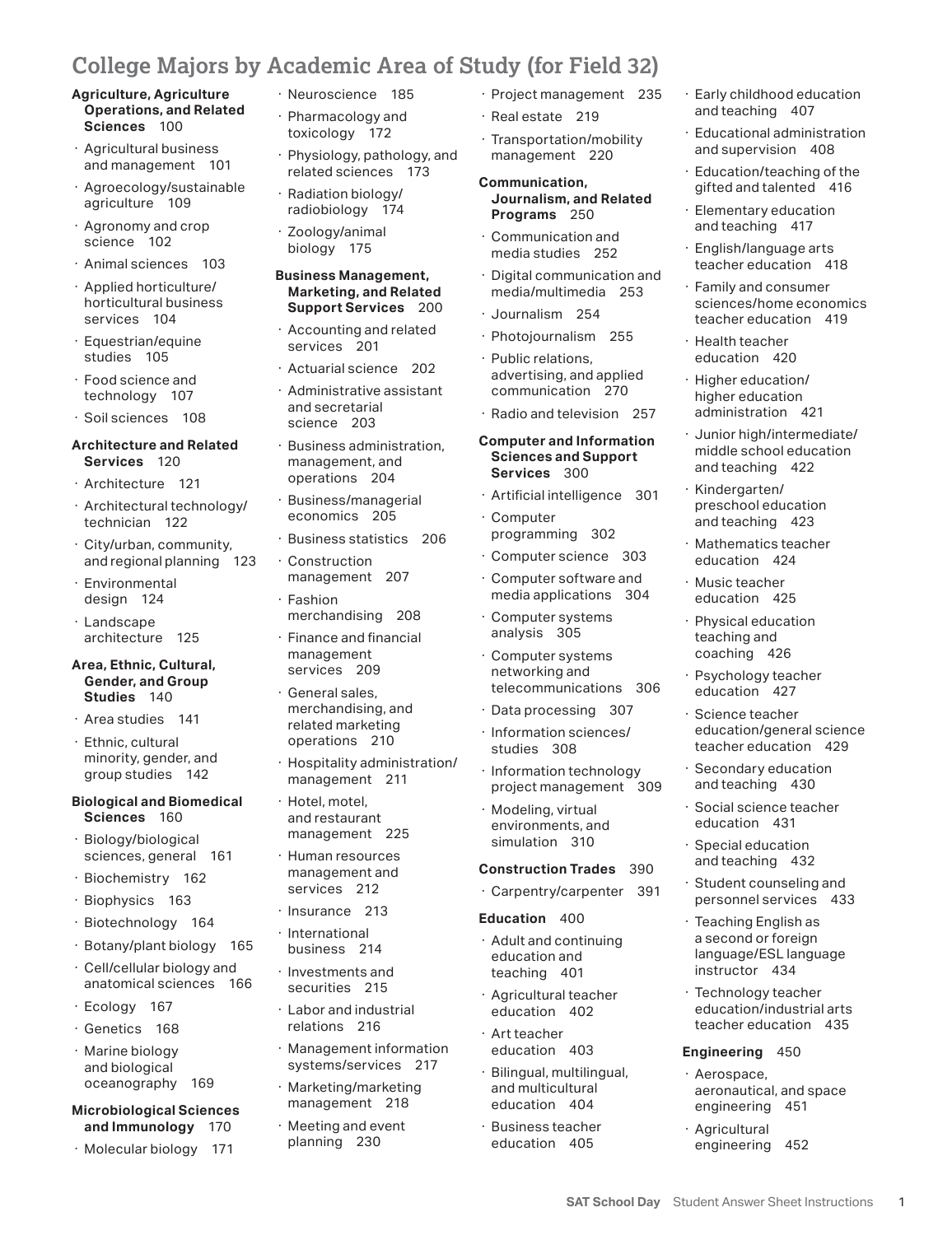- 
- 
- · Biological/biosystems · Industrial production · Linguistics 559 · Physician assistant 625<br>
engineering 480 · technologies 513 · Pussian language and a Podiatric modiaine/
- 
- 
- 
- 
- 
- 
- 
- 
- applied physics 461
- · Engineering science 462
- environmental health<br>engineering 463 Engineering science 462<br>
Environmental/<br>
Environmental/<br>
Environmental/<br>
Environmental/<br>
Environmental/<br>
Environmental/<br>
Environmental/<br>
Environmental/<br>
Environmental/<br>
Environmental/<br>
Environmental/<br>
Environmental/<br>
Envir
- business, and scientific in the hygienist 607 of the distribution of the distribution of the distribution of the distribution of the distribution of the distribution of the distribution of the distributions 633<br>Pendilabora
- 
- 
- 
- · Mining and mineral<br>engineering 468
- 
- 
- 
- 
- 
- linguistics 551 care facilities · Surveying · Criminal justice/ administration <sup>614</sup> engineering <sup>473</sup> · Arabic language and law enforcement
- 

- 
- 

2 **SAT School Day** Student Answer Sheet Instructions

- 
- · Environmental control  $\cdot$  Biochemical  $\cdot$  Environmental control  $\cdot$  Italian language and  $\cdot$  Pharmaceutical engineering 478 technologies 512 literature 558 sciences 671
	-
- Bioengineering · Mechanical engineering/<br>and biomedical both bechnologies 514
	-
	-
	-
	-
	-

- · American literature (United<br>States and Canada) 521
- 
- 
- · Rhetoric and composition/<br>writing studies 535
- · Professional, technical, business, and scientific hygienist 607 and therapeutic<br>Contractions 617 and therapeutic hygienist 607

- 
- wellness studies 542
- 
- family studies, and<br>related services 544 • Naval architecture and Fuman development, in Health and medical (United States) 701<br>marine engineering 469 family studies, and administrative · European history 702<br>marine engineering 469 related services 544 services 61

# **Literatures, and<br>Linguistics** 550 • Nuclear engineering 470<br>• Ocean engineering 471 **Foreign Languages, The Health and wellness 650 Homeland Security,<br>• Petroleum <b>Example Engineering 471** Literatures, and Petroleum **Example 2019** Linguistics 550 and Relat

- literatures, and<br>linguistics 551 engineering <sup>472</sup> sciences <sup>613</sup> · African languages, · Criminal justice and · Preengineering <sup>490</sup> literatures, and · Hospital/health corrections 891
	- · Arabic language and<br>literature 552
- realth services 615 · Cyber/computer forensics/<br>- Cyber/computer forensics/<br>- counterterrorism 895 · Conterter is a setting and conterter is a setting of the Music therapy/ **Engineering** languages, literatures, · Music therapy/ counterterrorism 895<br>**Technologies** 500 · Financial forensics and
	-
- literatures, and<br>linguistics 555 Civil engineering<br>
technology 510<br>
Computer engineering<br>
technology 501<br>
Computer engineering<br>
technology 501<br>
Ext Asian languages,<br>
literatures, and<br>
linguistics 555<br>
Computer engineering<br>
technology 501<br>
Fire protection
	- · French language and<br>literature 556
- · German language and<br>literature 557
- 
- 
- engineering <sup>480</sup> technologies <sup>513</sup> · Russian language and · Podiatric medicine/

- · Allied health and medical assisting services 601
- · Allied health diagnostic,<br>intervention. and treatment<br>professions 602 Chemical<br>
engineering 455<br>
Civil engineering 456<br>
Civil engineering 456<br>
Civil engineering 456<br>
Construction<br>
general 457<br>
Construction<br>
Construction<br>
engineering 458<br>
Construction<br>
Elecommunications<br>
Telecommunications<br>
T
- Alternative and<br>complementary medicine Exectrical and electronics technology 509 protessions 602 Prepharmacy<br>
Engineering English Language and Electronics Engineering Chemistry 485<br>
Engineering Studies 629<br>
Engineering Studies 460<br>
Engineering States and Canada
	-
	- · Clinical/medical laboratory science/research and<br>allied professions 605
	-
	-
	-
- · Dental support services and allied<br>professions 609 engineering 464<br>
Industrial<br>
engineering 465<br>
Materials<br>
engineering 466<br>
Materials<br>
engineering 466<br>
Materials<br>
Materials<br>
engineering 466<br>
Materials<br>
Einces 540<br>
Apparel and textiles 541<br>
Foods, nutrition, and<br>
Foods, nu
	- · Dietetics and clinical<br>nutrition services 610
	-
	- · Health and medical<br>administrative
	-
	-
	- care facilities<br>administration 614
- Mental and social<br>health services · Polymer/plastics literature 552 · Mental and social administration 892
	-
	- · Nuclear medical<br>technology/
	-
	-
	-
- · Architectural · Electrical engineering · German language and · Pharmaceutical marketing<br>
engineering 453 · technologies 511 · literature 557 · and management 670 and management 670
	-
	-
	-
	- and biomedical technologies <sup>514</sup> · Spanish language and · Prechiropractic engineering <sup>454</sup> · Nanotechnology 515 literature 561 studies 675
		- · Predentistry studies 627
		-
		-
		-
		-
		- · Prephysical therapy<br>studies 682
		-
		- · Public health 631
		-
		-

History 700

· Respiratory care therapy/<br>therapist 634

· European history 702

**Firefighting, and Related<br>Protective Services** 890

· Financial forensics and<br>fraud investigation 896

· Forensic science and<br>technology 894